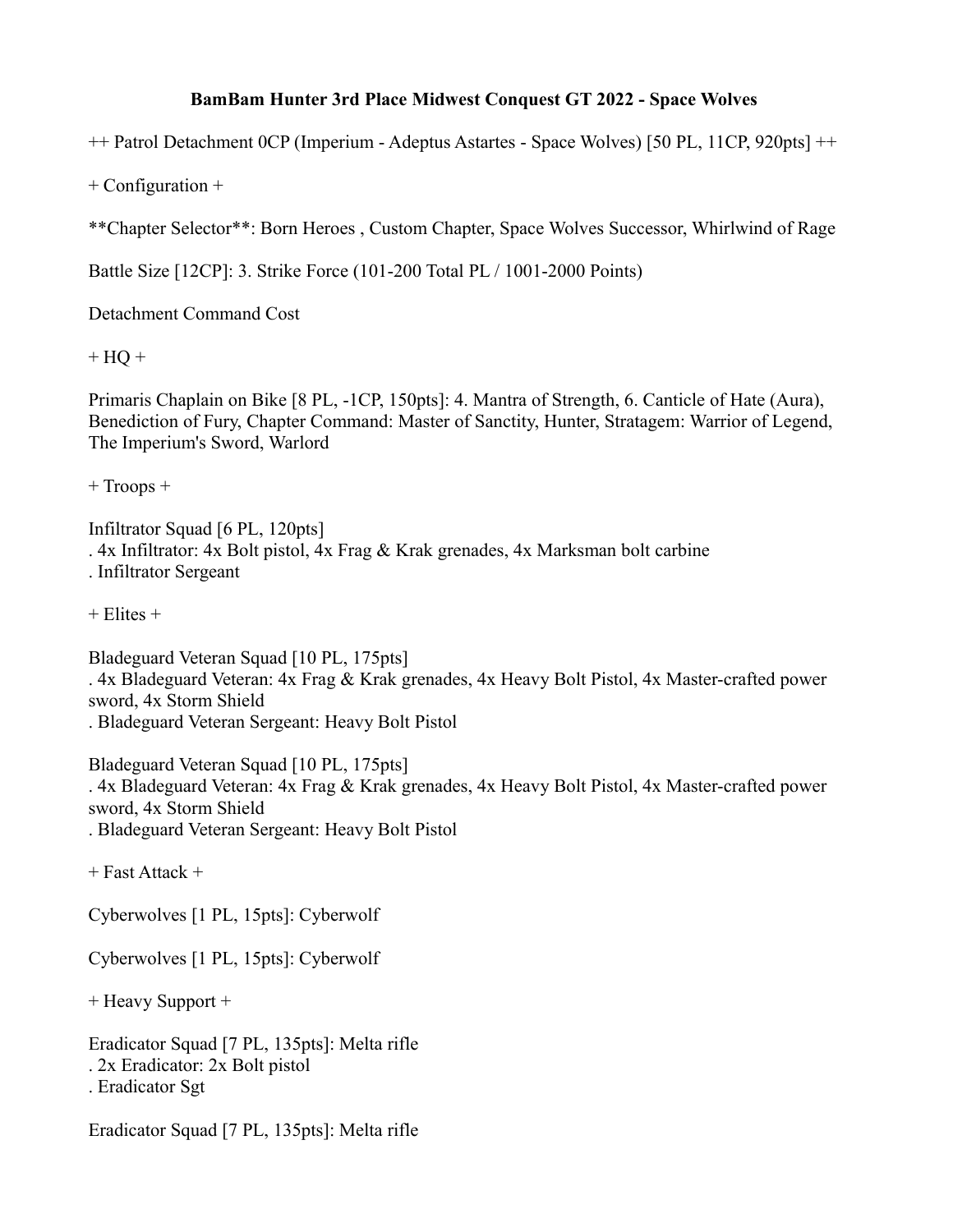. 2x Eradicator: 2x Bolt pistol . Eradicator Sgt

++ Vanguard Detachment -3CP (Imperium - Adeptus Astartes - Space Wolves) [46 PL, -6CP, 1,080pts]  $++$ 

+ Configuration +

\*\*Chapter Selector\*\*: Born Heroes , Custom Chapter, Space Wolves Successor, Whirlwind of Rage

Detachment Command Cost [-3CP]

+ Stratagems +

A Trophy Bestowed [-1CP]

Stratagem: Relics of the Chapter [-1CP]: Number of Extra Relics

 $+ HQ +$ 

Chapter Master [8 PL, -1CP, 175pts]: Beastslayer, Chapter Command: Chapter Master, Combi-melta, Jump Pack, Stratagem: Hero of the Chapter, The Armour of Russ, Thunder hammer

Librarian in Phobos Armour [6 PL, 125pts]: 2. Murderous Hurricane, 4. Instincts Awoken, 5. Storm Caller, Chapter Command: Chief Librarian

 $+$  Elites  $+$ 

Wolf Guard [7 PL, 177pts]: Jump Pack

- . Wolf Guard: Storm shield, Thunder hammer
- . Wolf Guard: Storm shield, Thunder hammer
- . Wolf Guard: Lightning Claw, Storm shield
- . Wolf Guard: Lightning Claw, Storm shield
- . Wolf Guard Pack Leader: Storm shield, Thunder hammer

Wolf Guard [7 PL, 168pts]: Jump Pack

- . Wolf Guard: Storm shield, Thunder hammer
- . Wolf Guard: Lightning Claw, Storm shield
- . Wolf Guard: Lightning Claw, Storm shield
- . Wolf Guard: Lightning Claw, Storm shield
- . Wolf Guard Pack Leader: Storm shield, Thunder hammer

Wulfen [6 PL, 145pts]

. Wulfen Pack Leader: Wulfen Frost claws

. 4x Wulfen w/ thunder hammer & storm shield: 4x Storm Shield, 4x Thunder Hammer

Wulfen [6 PL, 145pts]

- . Wulfen Pack Leader: Wulfen Frost claws
- . 4x Wulfen w/ thunder hammer & storm shield: 4x Storm Shield, 4x Thunder Hammer